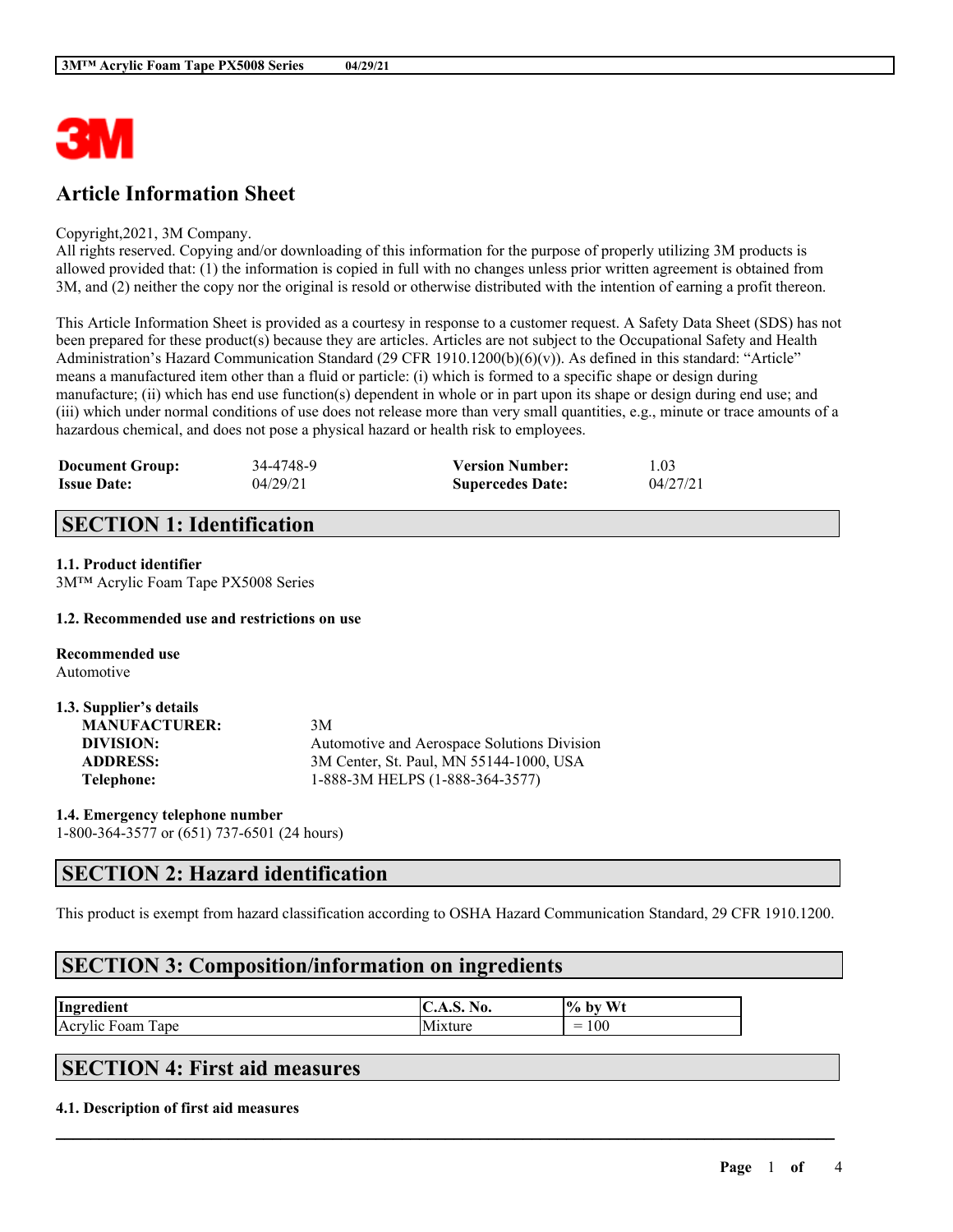#### **Inhalation:**

No need for first aid is anticipated.

#### **Skin Contact:**

No need for first aid is anticipated.

**Eye Contact:** No need for first aid is anticipated.

#### **If Swallowed:**

No need for first aid is anticipated.

### **SECTION 5: Fire-fighting measures**

In case of fire: Use a fire fighting agent suitable for ordinary combustible material such as water or foam.

### **SECTION 6: Accidental release measures**

**6.1. Personal precautions, protective equipment and emergency procedures** Not applicable.

**6.2. Environmental precautions**

Not applicable.

**6.3. Methods and material for containment and cleaning up** Not applicable.

### **SECTION 7: Handling and storage**

#### **7.1. Precautions for safe handling**

This product is considered to be an article which does not release or otherwise result in exposure to a hazardous chemical under normal use conditions.

#### **7.2. Conditions for safe storage including any incompatibilities**

No special storage requirements.

## **SECTION 8: Exposure controls/personal protection**

This product is considered to be an article which does not release or otherwise result in exposure to a hazardous chemical under normal use conditions. No engineering controls or personal protective equipment (PPE) are necessary.

 $\mathcal{L}_\mathcal{L} = \mathcal{L}_\mathcal{L} = \mathcal{L}_\mathcal{L} = \mathcal{L}_\mathcal{L} = \mathcal{L}_\mathcal{L} = \mathcal{L}_\mathcal{L} = \mathcal{L}_\mathcal{L} = \mathcal{L}_\mathcal{L} = \mathcal{L}_\mathcal{L} = \mathcal{L}_\mathcal{L} = \mathcal{L}_\mathcal{L} = \mathcal{L}_\mathcal{L} = \mathcal{L}_\mathcal{L} = \mathcal{L}_\mathcal{L} = \mathcal{L}_\mathcal{L} = \mathcal{L}_\mathcal{L} = \mathcal{L}_\mathcal{L}$ 

### **SECTION 9: Physical and chemical properties**

#### **9.1. Information on basic physical and chemical properties**

| Appearance |  |  |
|------------|--|--|
|            |  |  |

**Physical state Color**

**Odor** Slight Acrylate **Odor threshold** *Not Applicable* **pH** *Not Applicable*

Solid Dark Gray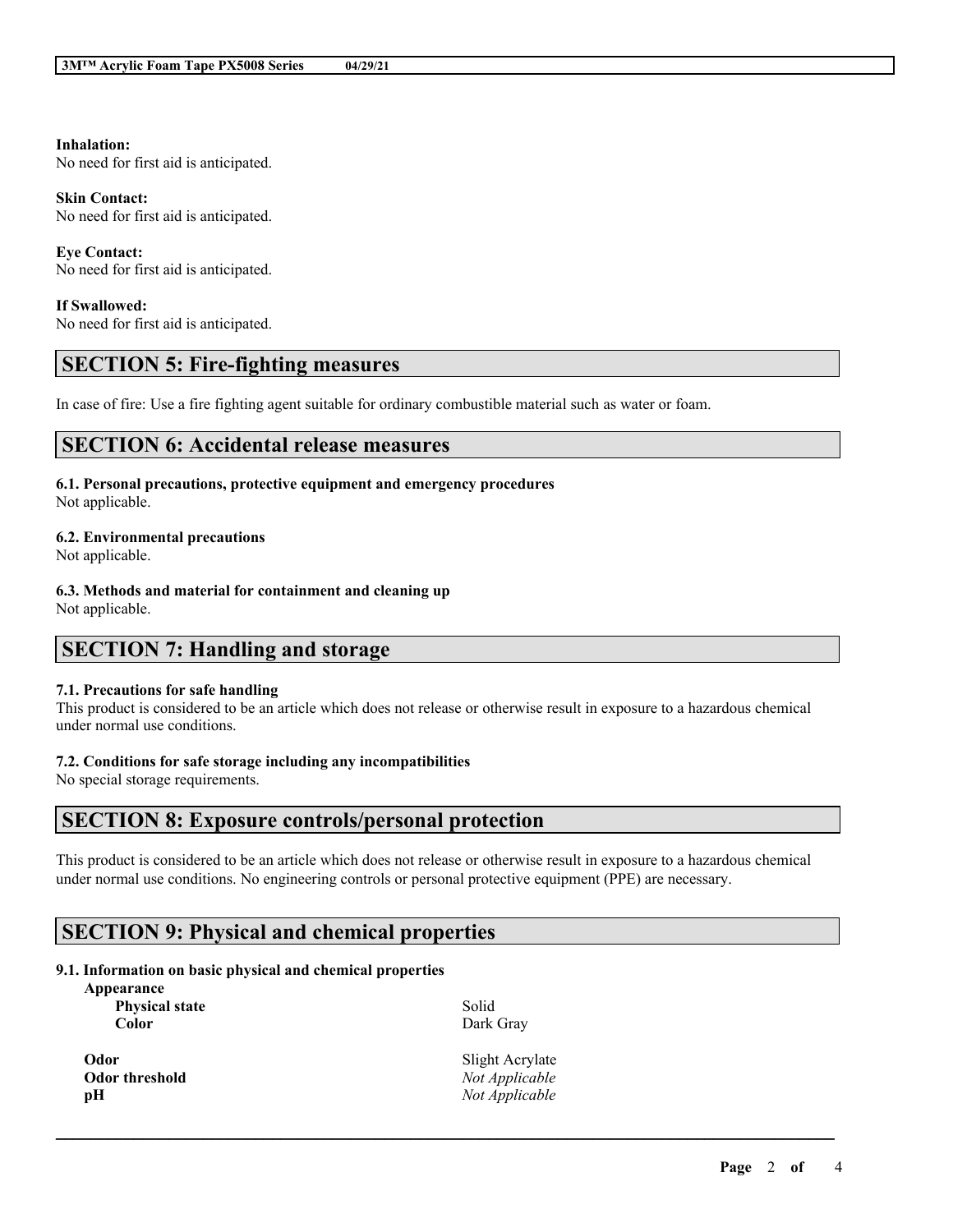| Not Applicable    |
|-------------------|
| Not Applicable    |
| Not Applicable    |
| Not Applicable    |
| Not Classified    |
| Not Applicable    |
| Not Applicable    |
| Not Applicable    |
| Not Applicable    |
| Not Applicable    |
| Not Applicable    |
| Nil               |
| No Data Available |
| No Data Available |
| Not Applicable    |
| Not Applicable    |
| Not Applicable    |
| Not Applicable    |
|                   |

### **SECTION 10: Stability and reactivity**

This material is considered to be non reactive under normal use conditions.

# **SECTION 11: Toxicological information**

#### **Inhalation:**

No health effects are expected

**Skin Contact:** No health effects are expected

**Eye Contact:** No health effects are expected

**Ingestion:** No health effects are expected

#### **Additional Information:**

This product, when used under reasonable conditions and in accordance with the directions for use, should not present a health hazard. However, use or processing of the product in a manner not in accordance with the product's directions for use may affect the performance of the product and may present potential health and safety hazards.

# **SECTION 12: Ecological information**

This article is expected to present a low environmental risk either because use and disposal are unlikely to result in a significant release of components to the environment or because those components that may be released are expected to have insignificant environmental impact.

 $\mathcal{L}_\mathcal{L} = \mathcal{L}_\mathcal{L} = \mathcal{L}_\mathcal{L} = \mathcal{L}_\mathcal{L} = \mathcal{L}_\mathcal{L} = \mathcal{L}_\mathcal{L} = \mathcal{L}_\mathcal{L} = \mathcal{L}_\mathcal{L} = \mathcal{L}_\mathcal{L} = \mathcal{L}_\mathcal{L} = \mathcal{L}_\mathcal{L} = \mathcal{L}_\mathcal{L} = \mathcal{L}_\mathcal{L} = \mathcal{L}_\mathcal{L} = \mathcal{L}_\mathcal{L} = \mathcal{L}_\mathcal{L} = \mathcal{L}_\mathcal{L}$ 

# **SECTION 13: Disposal considerations**

Dispose of contents/container in accordance with the local/regional/national/international regulations.

# **SECTION 14: Transport Information**